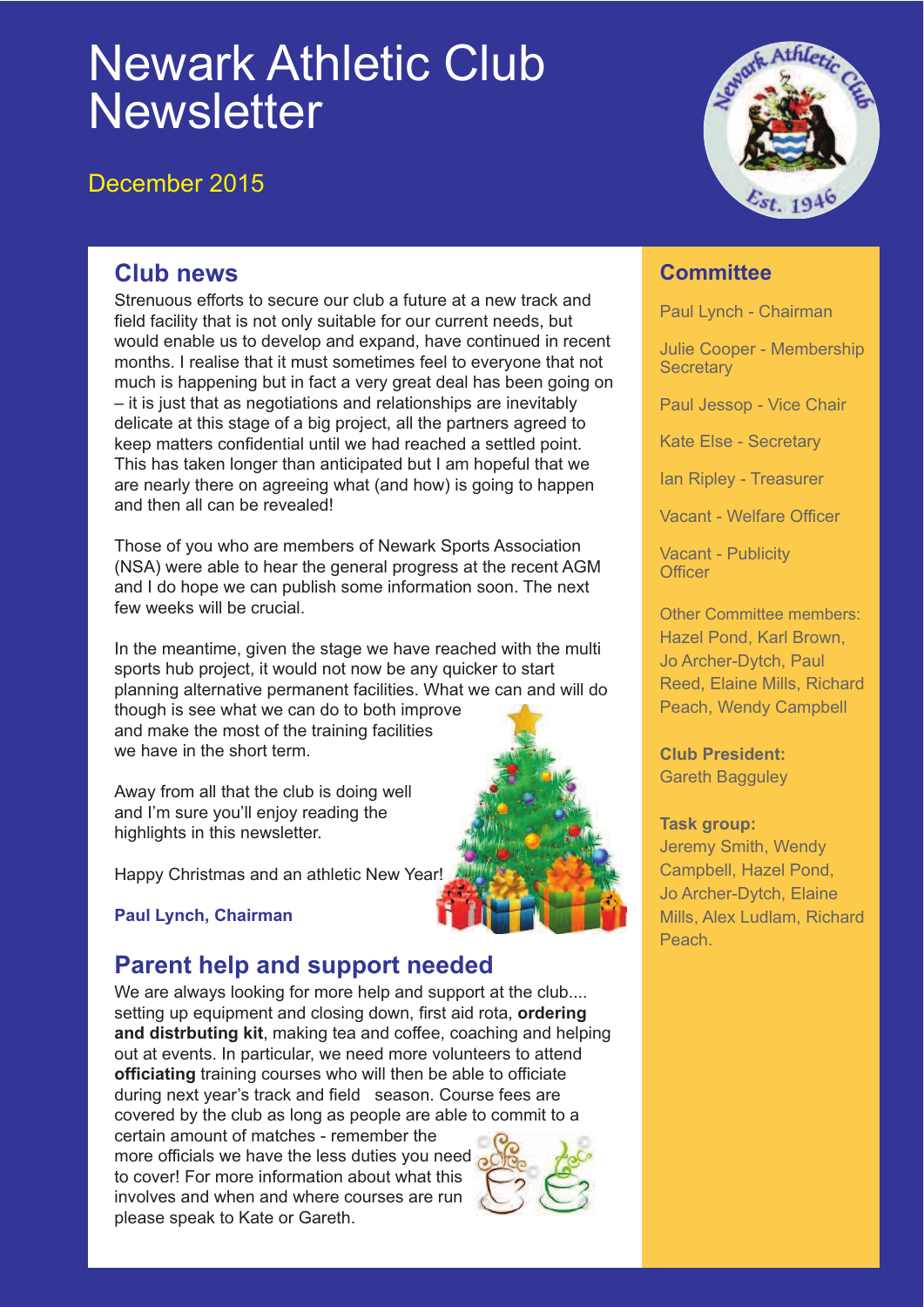### **Newark half marathon promotional t-shirt**

The organising team have produced a high quality T-shirt that can be worn over the next 9 months while you are out running and at events such as 'Parkrun'. The T-shirt is unisex and fits well to size; small, medium, large and extra-large. They cost £15 and also promote Beaumond House, the event's supporting charity.



If you would like to help support and promote this event with the bonus of gaining a good training top,



please let Kate Else have any orders on a Tuesday Training night or alternatively drop them off at 15 Walters Close, Farndon NG24 3UE enclosing the money, the size, your name and NAC club on it as soon as possible.

### **Weekend and Monday training sessions**

In addition to the club training nights on Tuesdays and Thursdays, training sessions are held over the weekend and on Monday evenings too.

On Saturday and Sunday mornings, running sessions are held at various venues in Newark, e.g. Sconce/Devon Park, Beacon Hill Nature Reserve and Kelham Hall (when there are no club competitions). Generally Saturday sessions (10am start) with Stuart are for older members and the Sunday ones (10.30am start) with Alex and Stuart for younger ones – however, this isn't set in stone. Most sessions are geared to improving endurance, but this is not just specifically for longer distance runners, but adapted towards the needs of individual events. If you would like to know more about these please speak to Alex or Stuart.

You can also speak to the coaches about weekend training sessions for field events that are arranged regularly or access to sessions by non-club coaches at Ashfield, Loughborough and Stoke.

Stuart also runs a circuit training session on **Monday evenings from 6.30 to 8.00pm** at the club hut during the summer and at Hawtonville Community Centre this winter. The youngest for these is year 8; the oldest Trish. If you are interested, please speak to Stuart.

### **Club Handicap**

Saturday 26th December - meet 10.30am for 11.00am start at Sconce Hills Boundary Road car park. All ages catered for. U11s 2k, male u13s upwards 4k, female u13s upwards 3k.



**Keep in touch** www.newarkathletics.co.uk

Join us on **facebook** 

#### **Useful websites**

www.lincsathletics.org.uk www.northmidsxcleague.co.uk www.noeaa-athletics.org.uk www.notts-minileague.co.uk www.nottsaaa.org

#### **Track and Field Rankings**

www.thepowerof10.info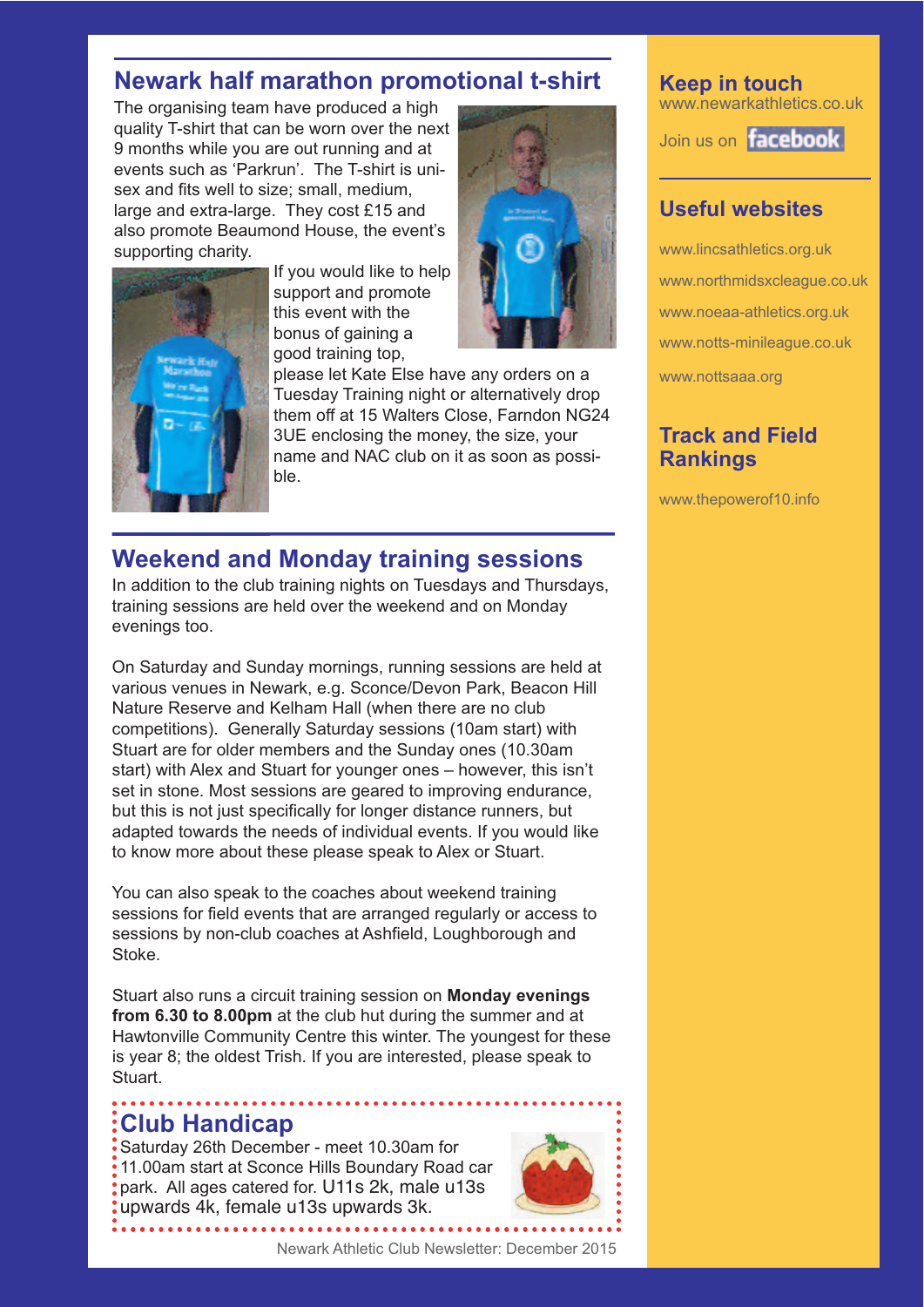#### **North Mids coss country league**

A selection of athletes across the age groups competed at the first of the North Mid league matches at Derby.

Amelia Crispin in the u11 combined race finished 9th overall but was the third girl to cross the line. Ben Smith finished 3rd in the u13 boys race. Harriet Barker was 28th in u13 girls race, Tilley and Lauren Owens finished 23rd and 26th in the u15 girls race and their Amber Owens finished 11th in the u17 womens race. Chloe Hubbard finished a creditable 17th in the womens race on her return to racing after being sidelined with injury for the last 5 months.

The mens team was a mixture of old and young, Martin Waite o/50 77th, Tim Bagguley 146th, Thomas Hubbard u/20 155th, Gareth Owens o/40 198th, Rob Orgill o/45 221st, John Crompton o/60 273rd and John Combie o/65 283rd.

A small dedicated band of cross country enthusiast made the trip down the A1 to Corby for the second race. On what turned out to be a very wet day with conditions very slippery underfoot. Amelia Chrispin finished 10th (3rd girl) in the combined u11s race. Ben Smith finished 4th in the u13 boys and at the half way stage in the league is the leading runner. Tilly and Lauren Owens finished 19th and 23rd in the u15 girls race whilst elder sister Amber was 7th u17g closely followed home by Lauren Miller in 11th.

It was pleasing that the club finished a ladies team and they were rewarded with 5th place: 9th Chloe Hubbard, 15th Becky Taylor and 53rd Holly Windsor–Beck.

The men finished 22nd: 80th Tim Bagguley, 136th Gareth Owens 179th Rob Orgill and 210th John Combie.

The third round of the league was held at the notoriously muddy Shipley Park Heanor and it didn't disappoint - add in the wind factor and the Newark AC contingent who made the trip were faced with very testing strength sapping conditions.

Highlight of the day was an emphatic win by British international triathlete Olivia Mathias in the u17 womens race. Ben Smith had a bumpy ride into the finish of the u13 boys race eventually being given 3rd place. Becky Taylor took a day off from her forthcoming wedding (12th Dec) preparations to finish a creditable 14th in the ladies race. Amelia Chrispin once again mixed it with the boys in the combined u11 race finishing 9th overall.

Other Newark performances include u13g Harriet Barker 21st, u15g Tilly Owens 13th, Lauren Owens 19th, u17g Lauren Miller 6th, Amber Owens 16th, men Oliver Carrington 15th, Martin Waite 50th, Tim Bagguley 76th, Gareth Owens 126th, Rob Orgill 176th and John Combie 198th.



#### **Team Managers**

Sports Hall - Wendy Campbell

Mini League Cross Country - Jo Archer Dytch

Notts Mini League Track and Field - Jeremy Smith

Lincs League - Gareth and Sally Owens

Northern Mids Cross Country - Vacant

Primary School Cross Country Relays - Kelly Haywood/Stuart College

County, Midlands and National Cross Country - (Juniors) vacant, (U17/U20/senior) - Richard **Peach** 

YDL - Jeremy Smith

Northern League- Richard Peach

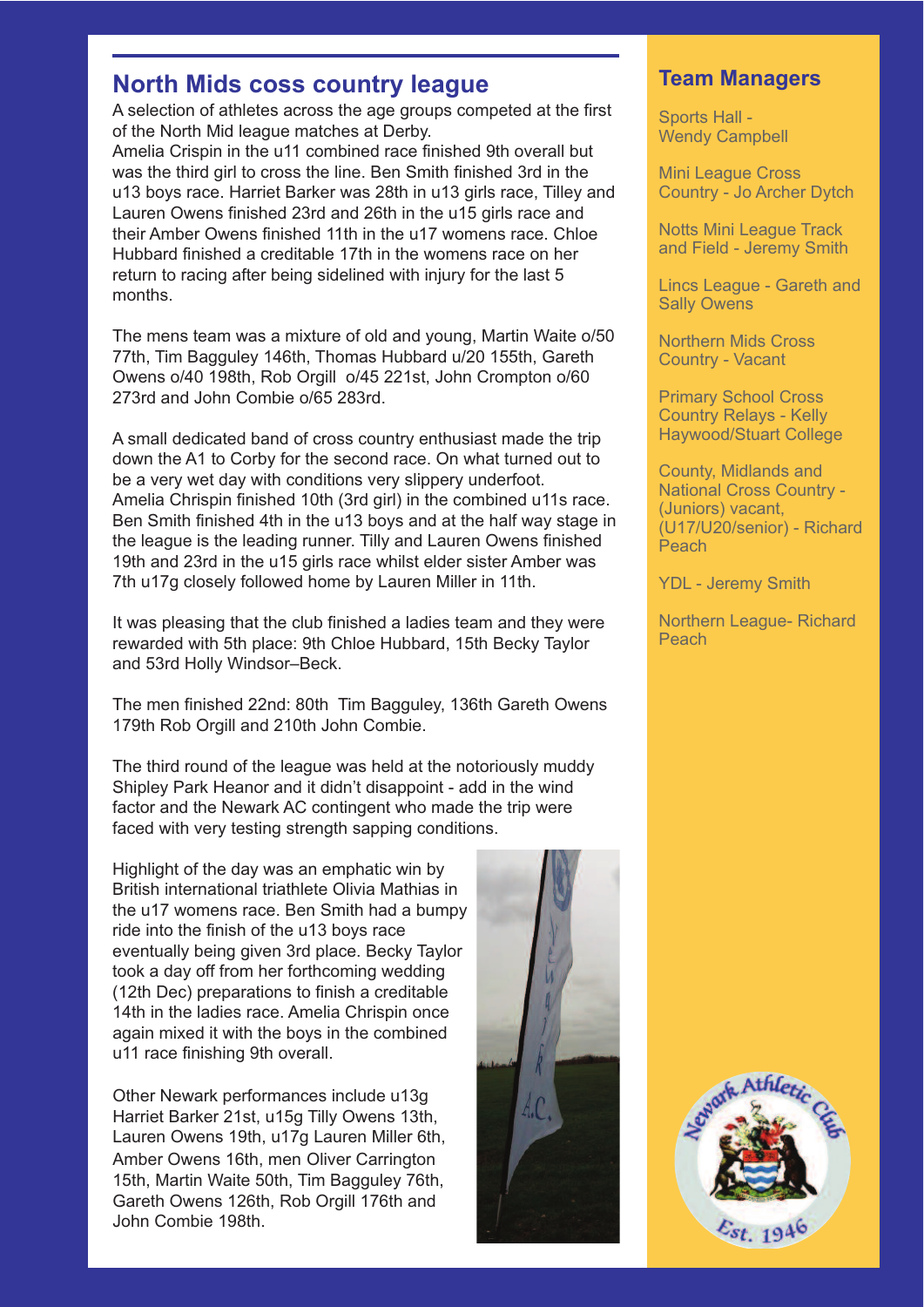### **Club records at the National relays**

Newark AC made their annual trip just up the road to contest the English Cross country NATIONAL Relays and whilst it was disappointing not to have complete teams at senior women, junior and u17 men, we made up by having 3 teams in the u15 girl.

Highlights of the day came courtesy of the Smiths with Anna Smith coming home third on leg 1 for the u15 girls' A team and recording the 7th fastest overall time of the day in her age group. Not to be out done, her brother Ben came home in 4th place on leg 1 for u13 boys' team and was 6th fastest overall in his age group.

The championships have been held at Berryhill since 1989 and this years results resulted in new fastest club times by Oli Carrington (SM), Cloe Hubbard (SW), Ben Smith (u13b), Max Cawthra & Tom Evans (1st & 2nd u15b), Anna Smith (u15g).

U13 girls (2km) - 26:23 - A team 53/66 8:36 - Chloe Goulding 8:51 – Katie Davis 8:55 - Maisie Archer-Dytch

U15 girls (2km) 23:05 – A team 15/85 7:11 - Anna Smith (3rd on first leg and 7th fastest overall) 7:40 - Laura Bates 8:13 - Lauren Mills

25:57 - C team 72/85 8:24 - Tilly Owens 8:36 - Eleanor Miller 8:56 - Lauren Owens

26:19 - B Team 74/85 8:29 - Freya White 8:41 - Imogen Harcombe 9:08 - Chantelle Haywood

U17 women (2.5km) 30:12 - A team 27/48 9:53 - Amber Owens 9:46 - Lauren Miller 10:32 - Jazz Howlett

U13 boys (2km) 23:23 A team 36/69 6:55 - Ben Smith (4th on first leg and 6th fastest overall) 8:23 - Alexander Evans 8:03 - Alex johnson

U15 boys (2km) 20:44 - A team 24/74 6:39 - Max Cawthra 6:40 - Tom Evans 7:24 - Jacob Carrington

Senior men (5km) 1:16:26 - A team 97/149 18:52 - Martin Waite





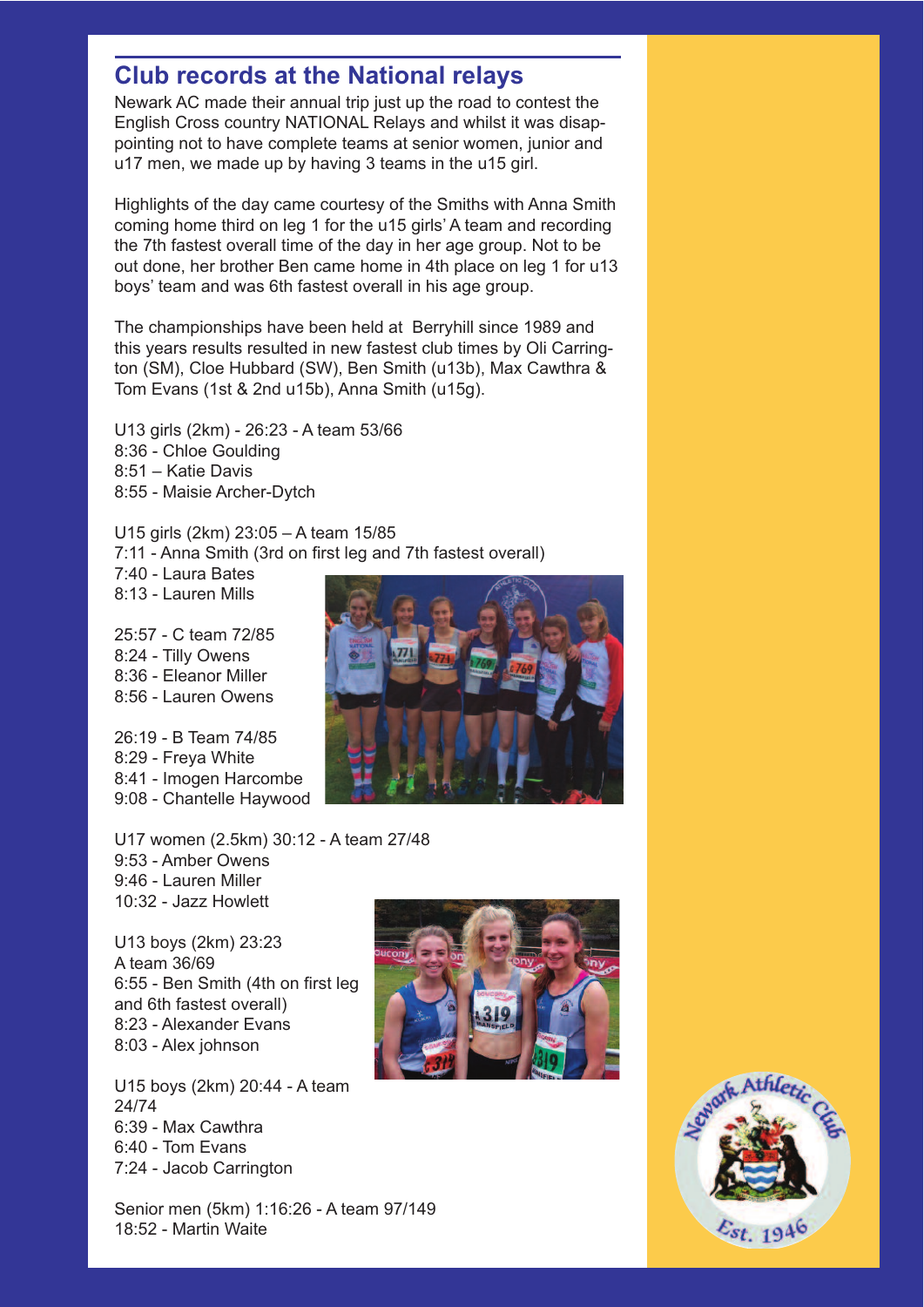16:52 - Oli Carrington 19:30 - Tim Bagguley 21:10 - Gareth Owens

Senior women (3km) 11:15 - Cloe Hubbard

U17 men (3km) 10:09 - Aaron Goulding

Junior men (3km) 10:18 - Tom Hubbard

### **Cross Country Mini league**

We are three races into this winter's cross country mini league and it's been fabulous to see old and new members turn out on what has been a relatively mild cross country season so far.

Newark are lying in second place with 494 points to Rushcliffe's 357 with 2 more races to come. We particulalry need more U13 boys to come along.

The next race is **Sunday 13th December** in Worksop - remember your santa hats!



### **Lincolnshire County Cross Country Championships**

Conditions of eligibility apply to enter county championships. Generally, athletes have to either live or have been born in a county to be able to compete. The majority of club athletes are eligible to compete in either Lincolnshire or Nottinghamshire Championships.

Lincolnshire Cross Country Championships will be held on **Sunday 10th January 2016** at Biscathorpe near Louth. Newark athletes should enter themselves, and details of the competition and entry forms can be found on: www.lincsathletics.com.

Championship events will be held for all age groups from U13 upwards. The closing date is **Saturday 3rd January 2016** – no late entries will be accepted. A non-championship race will be held for U11s – entries for this will be accepted on the day.

Information about Nottinghamshire County Championships has already been circulated and the closing date for entries was 9th December

### **Midland 7**

A lone Newark AC runner, Rob Orgill braved the cold to run in the Midland 7 on Saturday 21st November in Wolverhampton in a time of 56:14 over a sticky course, with snow in places, and temperatures barely above freezing in the wind.

for decades and is run over a 7 mile distance. This is one of the older cross country events, having been around

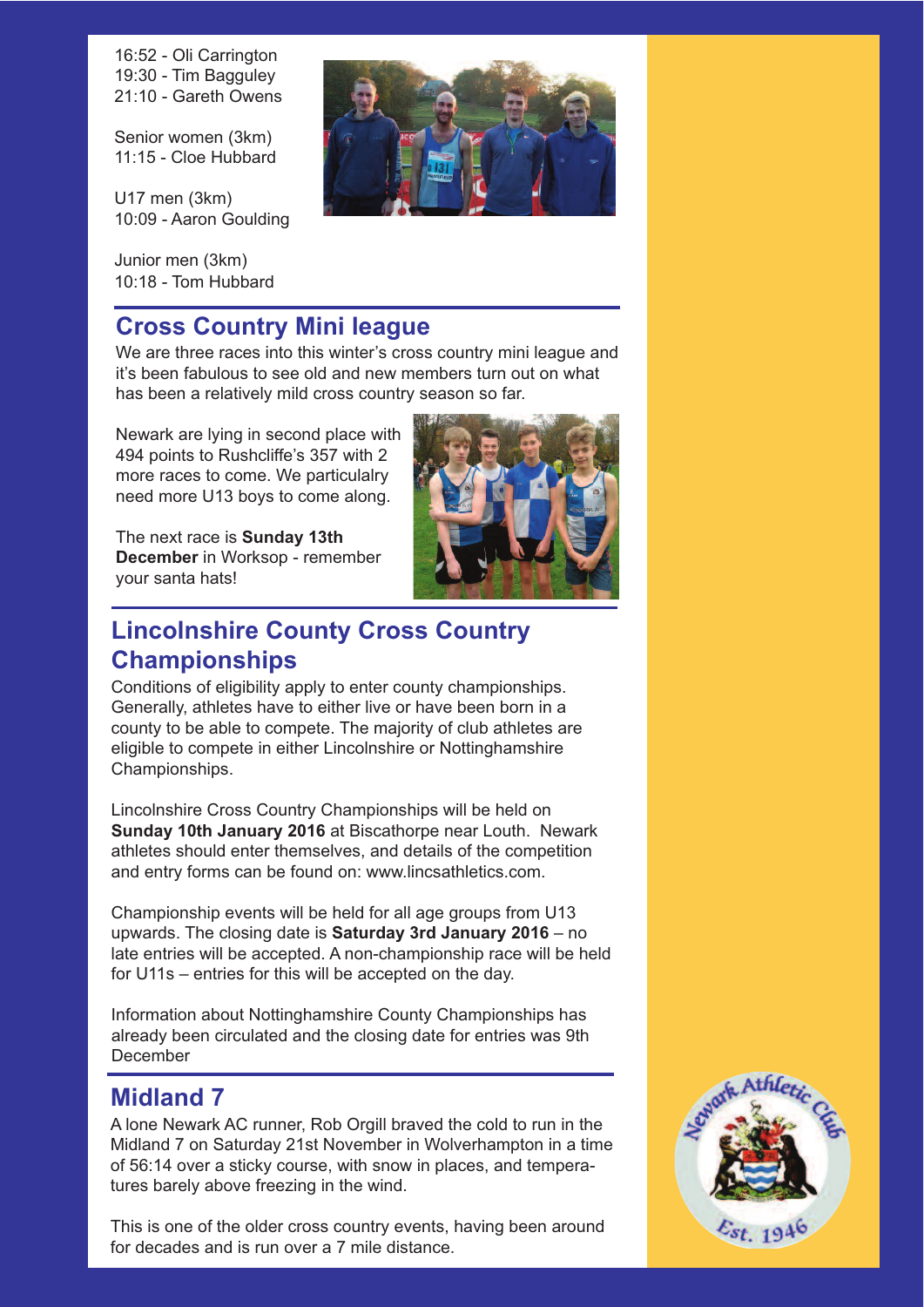### **Primary Schools Cross Country Relays**

This is the 8th year of the Newark & District series of races which are promoted by the club, in association with the Newark & Sherwood Sports Partnership raced over an 800 metre course at the Grove Leisure Centre and Newark Academy. The event is open to all schools, not just those within the Newark & Sherwood district.

Already the first 2 races of the 4 race series have taken place, with Highfields, Bleasby, Barnby Road, Coddington, Claypole, John Blow, Abbeygates and Kneesall taking part, with other schools planning to take part in the 2 remaining events arranged for **2nd February and 1st March.**

Competition has been fierce. At the first race, Bleasby, last year's champions, came home first, followed by Claypole and Abbeygates. However, Abbeygates got their revenge at the November race, with Bleasby having to settle for 2nd and Highfields coming in 3rd.

The teams of 6 should ideally include boys and girls from years 4, 5 and 6, and several club members compete, especially in the older age groups. Duncan Monaghan, Peter McKee, Lockie Campbell and Lewis Gallooley-Rogers have all produced some of the fastest times this year. However, for the club, the most exciting aspect is that these races have encouraged many new members to join. Indeed, many of our members, now at secondary school and beyond, first became acquainted with the club through these races, including our English schools track champion, Tom Evans, and our European triathlon champion, Olivia Mathias.

If your school doesn't yet compete in these races, please encourage them to do so. They do not have to compete in all 4 and can still compete even if they can't find a boy and girl in each of the 4, 5 and 6 years.

If you would like further information, please ask Stuart Colledge for details.



 $\varepsilon_{st}$  1940

Newark Athletic Club Newsletter: December 2015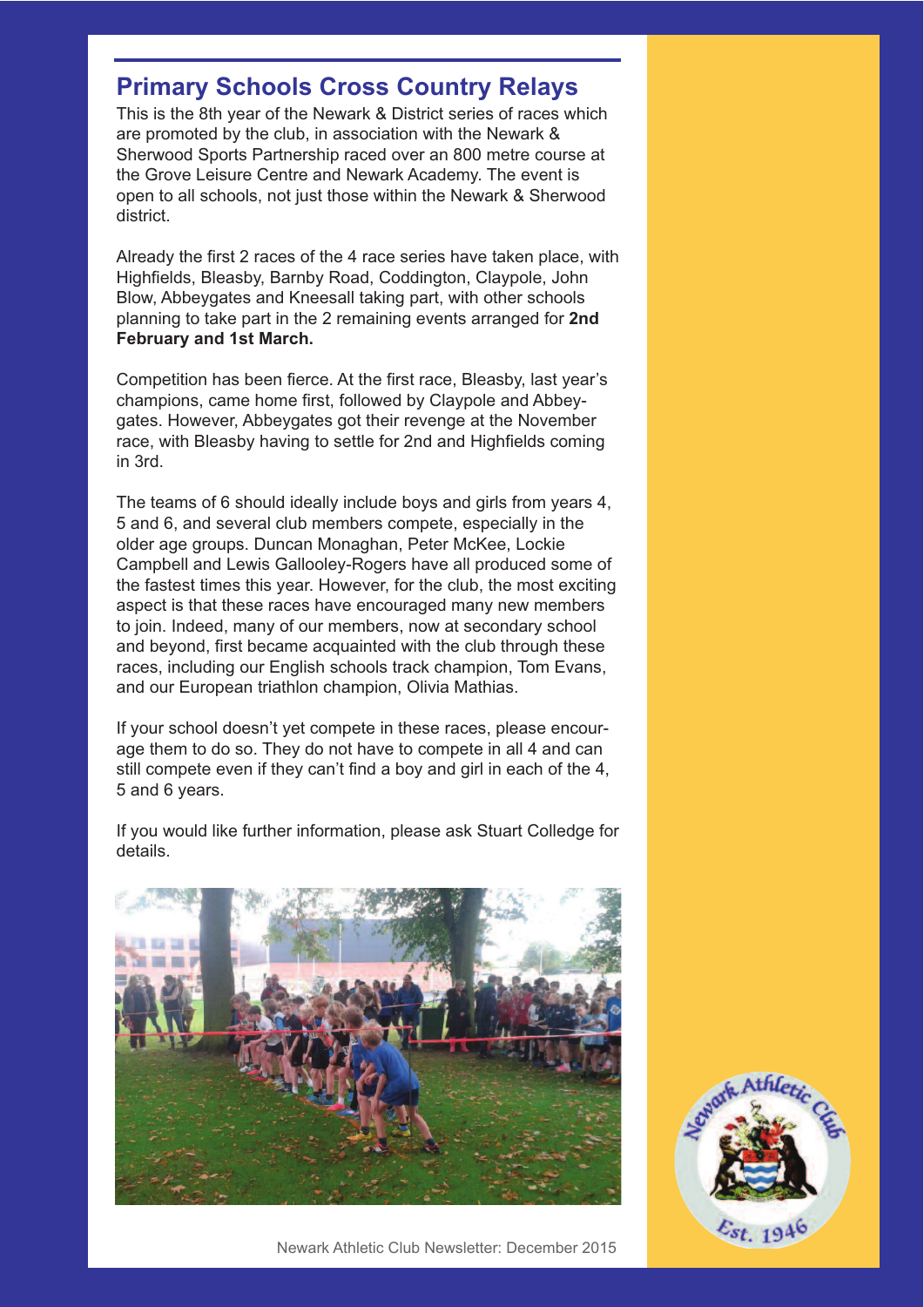### **Performances summer 2015 season.**

Last summer witnessed some excellent performances by club members, with many achieving high UK rankings and several among the leading East Midlands athletes. Additionally, a number of new club records were set. The pinnacle was Tom Evans ranking 1st in UK with his English Schools Championship win, but there were nearly 20 club members ranked in the top 50 in the UK and about 40 in the top 15 in the East Midlands. It is not surprising that over 20 new club records were established!

The Power of 10 does not show U11s separately, only those ranked in U13 categories, so some U11s that may be in the EM top 15 are not shown. Regional rankings are not readily available for veteran performances.

#### **UK to 50 (and EM top 15):**

| U11G Amelia Chrispin | 1500m 5.38.47 - 9th UK & 4th EM      |
|----------------------|--------------------------------------|
| U11B Lockie Campbell | HJ 1.32m - 7th UK & 3rd EM           |
| U13B Ben Smith       | 800m 2.19.65 - 43rd UK & 6th EM      |
|                      | 1500m 4.42.56 - 28th UK & 4th EM     |
| Harris Campbell      | 75mH 12.9 - 42nd UK & 2nd EM         |
| U15G Annabel Peach   | Javelin 33.68m - 33rd UK & 3rd EM    |
| <b>Amber Owens</b>   | 10k road 44.28 - 9th UK & 2nd EM     |
| U15B Tom Evans       | 300m 35.69 - 1st UK & 1st EM         |
|                      | 800m 2.02.51 - 19th UK & 2nd EM      |
| U17W Olivia Mathias  | 1500m 4.38.8 - 30th UK & 2nd EM      |
| <b>Amber Owens</b>   | 1500ms/c 5.32.0 - 37th UK & 4th EM   |
| U20W Cloe Hubbard    | 10k road 37.27 - 18th UK & 1st EM    |
| U20M Linton Taylor   | 5k road 15.44 - 36th UK              |
|                      | 5m road 26.02 - 4th UK               |
|                      | 10k road 31.07 - 3rd UK & 1st EM     |
| U23W Hannah Watson   | 100m 12.4 - 37th UK & 3rd EM         |
|                      | 200m 25.5 - 46th UK & 3rd EM         |
| U23M Linton Taylor   | Mile 4.15.47 - 22nd UK & 2nd EM      |
| V35M Craig Rodwell   | Shot 10.01m - 40th UK & 2nd EM       |
|                      | Discus 36.29m - 16th UK & 3rd EM     |
|                      | Hammer 32.99m - 22nd UK & 3rd EM     |
| V45M Martin Waite    | 400mH 80.6 - 35th UK                 |
|                      | 3000ms/c 11.36.7 - 12th UK           |
| <b>Richard Peach</b> | 400mH 82.0 - 39th UK                 |
|                      | 3000ms/c - 33rd UK                   |
| V50M Martin Waite    | Half marathon 79.28 - 42nd UK 6th EM |
| V65M John Combie     | 3000m 13.23.5 - 40th UK              |
| V70W Trish Hill      | 60m 11.81 - 4th UK                   |
|                      | 100m 19.31 - 3rd UK                  |
|                      | 60mH(i) 15.51 - 1st UK               |
|                      | High Jump 1.06m - 1st UK             |
|                      | Long Jump 2.42m - 1st UK             |
|                      | Triple Jump 6.16m - 2nd UK           |
|                      | Shot 3k(i) 7.54m - 2nd UK            |
|                      | Shot 3k 8.59m - 2nd UK               |
|                      | Discus 19.74m - 2nd UK               |
|                      | Hammer 3k 24.81m - 2nd UK            |
| V75W Trish Hill      | Hammer 2k 24.64m -1st UK             |
|                      |                                      |

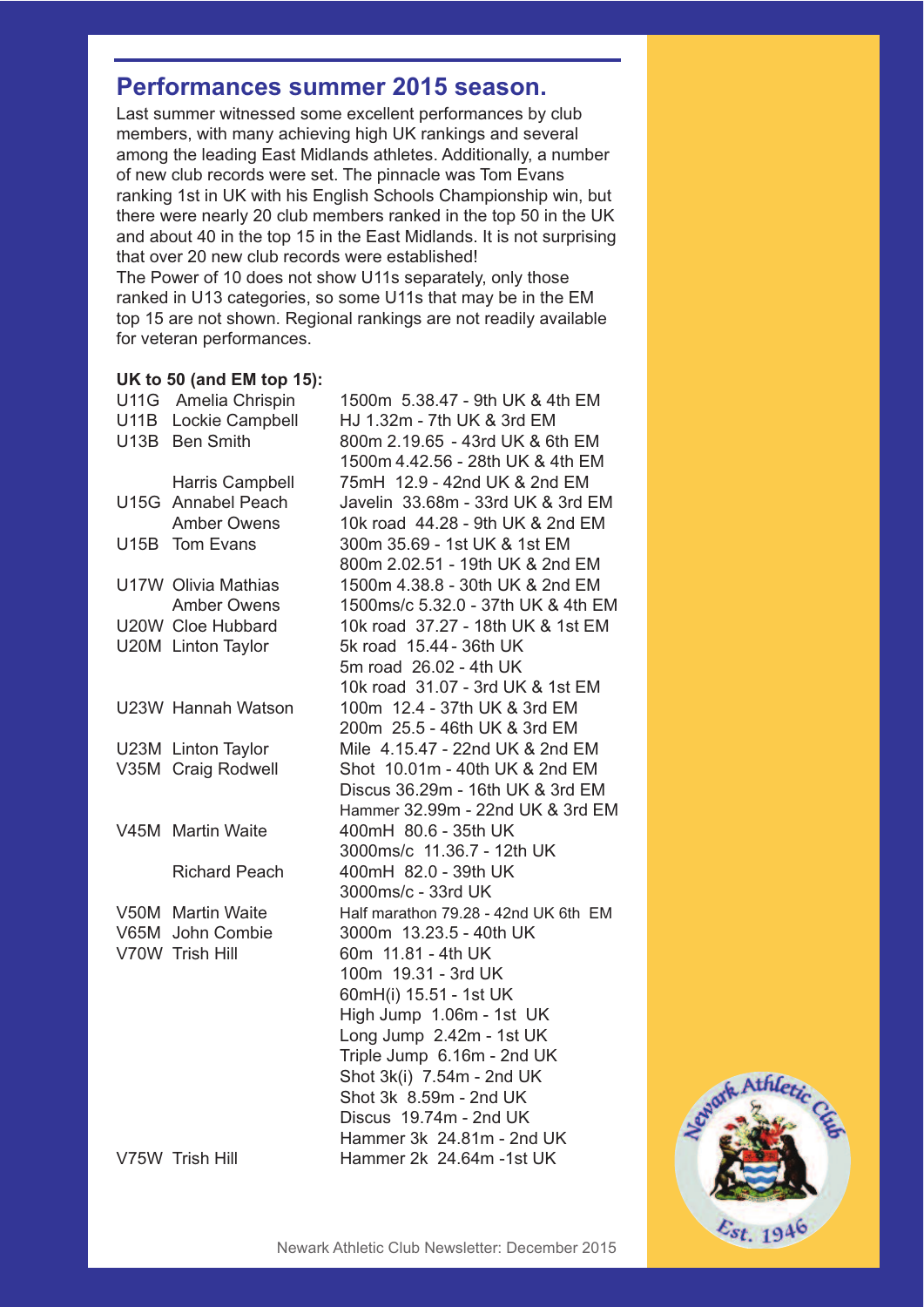#### **Other EM top 15:**

|                                        | U13G Maisie Archer-Dytch | 150m 21.5 - 13th<br>200m 28.9 - 12th |  |  |
|----------------------------------------|--------------------------|--------------------------------------|--|--|
|                                        |                          | High Jump 1.30m - 15th               |  |  |
|                                        |                          | Shot 6.95m - 15th                    |  |  |
|                                        | U13B Ben Smith           | 200m 27.4 - 6th                      |  |  |
|                                        | Harris Campbell          | High Jump 1.42m - 3rd                |  |  |
|                                        | U15G Anna Smith          | 1500m 4.54.8 - 11th                  |  |  |
|                                        | Laura Bates              | 1500m 5.00.73 - 16th                 |  |  |
|                                        | <b>Katie Mackintosh</b>  | 75mH 12.3 - 11th                     |  |  |
|                                        | Chantelle Haywood        | High Jump 1.40m - 15th               |  |  |
|                                        |                          | Long Jump 4.74m - 11th               |  |  |
|                                        | <b>Tilly Owens</b>       | High Jump 1.40m - 15th               |  |  |
|                                        | <b>Lauren Owens</b>      | Pole Vault 2.00m - 9th               |  |  |
|                                        | <b>Lauren Mills</b>      | Pentathlon 2009pts - 11th            |  |  |
|                                        | U15B Tom Evans           | 100m 11.9 - 9th                      |  |  |
|                                        |                          | 200m 23.8 - 4th                      |  |  |
|                                        |                          | Discus 30.14m - 7th                  |  |  |
|                                        | Jacob Carrington         | Javelin 38.63m - 3rd                 |  |  |
|                                        | U17G Olivia Mathias      | 800m 2.17.6 - 6th                    |  |  |
|                                        | <b>Amber Owens</b>       | 800m 2.24.29 - 15th                  |  |  |
|                                        |                          |                                      |  |  |
|                                        |                          | 1500m 4.56.89 - 8th                  |  |  |
|                                        |                          | 3000m 11.04.29 - 7th                 |  |  |
|                                        |                          | Triple Jump 9.82m - 10th             |  |  |
|                                        | <b>Ellie White</b>       | 1500m 4.55.41 - 7th                  |  |  |
|                                        | <b>Lauren Miller</b>     | 1500m 5.01.80 - 14th                 |  |  |
|                                        | <b>Molly Ripley</b>      | Long Jump 4.86m - 15th               |  |  |
|                                        | <b>Keating Walters</b>   | Triple Jump 9.88m - 8th              |  |  |
|                                        | <b>Chloe Rowberry</b>    | Hammer 26.28m - 11th                 |  |  |
|                                        | U17M Ricky Richmond      | 800m 2.02.16 - 8th                   |  |  |
|                                        | Tom Hubbard              | 10k road 36.41 - 6th                 |  |  |
|                                        | <b>Jack Satterley</b>    | Long Jump 5.63m - 14th               |  |  |
|                                        |                          | High Jump 1.68m - 9th                |  |  |
|                                        | U20M Tom Brown           | 100m 11.3 - 13th                     |  |  |
|                                        |                          | 200m 23.00 - 13th                    |  |  |
|                                        | U23W Hannah Watson       | 60m(i) 8.08 - 2nd                    |  |  |
|                                        | U23M Linton Taylor       | 800m 11.55.56 - 3rd                  |  |  |
|                                        |                          | 1500m 3.52.15 - 4th                  |  |  |
|                                        |                          | 3000m 8.32.54 - 3rd                  |  |  |
|                                        | Oli Carrington           | 800m 1.56.8 - 4th                    |  |  |
|                                        |                          | 1500m 4.15.85 - 10th                 |  |  |
|                                        | Peter Carrington         | Long Jump 5.81m - 8th                |  |  |
| Sen W Becky Taylor                     |                          | 3000m 11.06.69 - 14th                |  |  |
|                                        |                          | Marathon 3.06.59 - 10th              |  |  |
|                                        |                          |                                      |  |  |
| <b>Club Records during the season:</b> |                          |                                      |  |  |
|                                        | Female Overall 800m      | Olivia Mathias (U17) 2.17.6          |  |  |
|                                        |                          |                                      |  |  |

| Female Overall 800m |            | Olivia Mathias (U17)       | 2.17.60 |
|---------------------|------------|----------------------------|---------|
|                     | 1500m      | $\mathfrak{c}\mathfrak{c}$ | 4.38.80 |
|                     | 1500ms/c   | Amber Owens (U17)          | 5.32.00 |
|                     | 10k road   | Cloe Hubbard (U20)         | 37.27   |
|                     | Marathon   | Becky Taylor (SW)          | 3.06.59 |
| U17                 | 10k road   | <b>Amber Owens</b>         | 44.28   |
| U15                 | Pole vault | <b>Lauren Owens</b>        | 2.00m   |
|                     | Javelin    | Annabel Peach              | 33.68m  |
| U11                 | 1500m      | Amelia Chrispin            | 5.38.47 |
| V70                 | Shot 3k    | <b>Trish Hill</b>          | 7.54m   |
|                     |            |                            |         |

Athletic<sub>C</sub> Est. 1946

Newark Athletic Club Newsletter: December 2015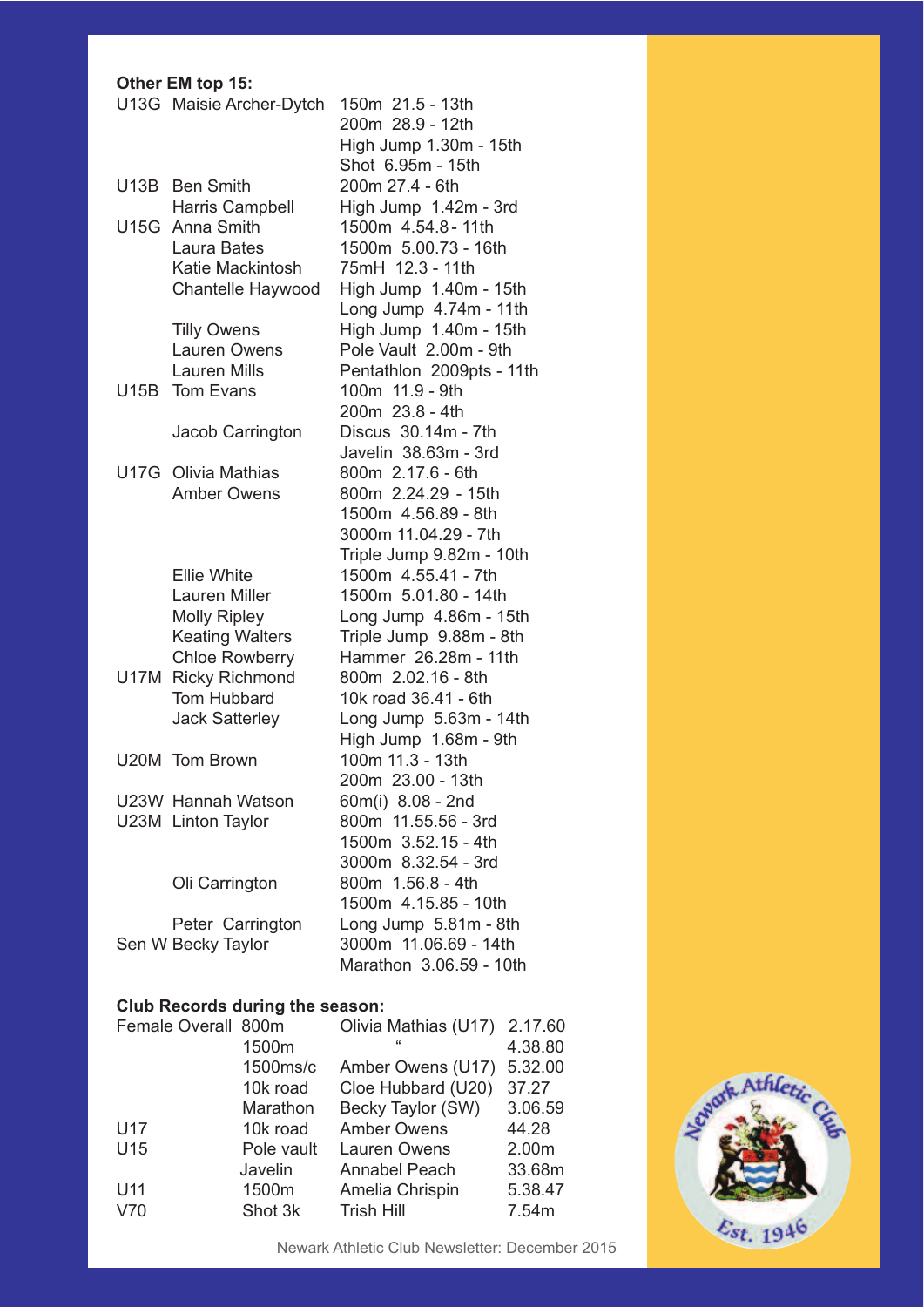| <b>Male Overall</b> | 1500m<br>Mile<br>3000m | Linton Taylor (U23)<br>"<br>$\epsilon$ | 3.52.15<br>4.15.34<br>8.32.54 |
|---------------------|------------------------|----------------------------------------|-------------------------------|
|                     | 10k Road               | "<br>(U20)                             | 31.03                         |
|                     | Discus                 | Craig Rodwell(V35)                     | 36.29m                        |
| U <sub>15</sub>     | 200 <sub>m</sub>       | <b>Tom Evans</b>                       | 23.20                         |
|                     | 300 <sub>m</sub>       | "                                      | 35.69                         |
|                     | 400m                   | $\epsilon$                             | 54.14                         |
|                     | 800m                   | "                                      | 2.02.51                       |
| U <sub>13</sub>     | 200 <sub>m</sub>       | <b>Ben Smith</b>                       | 26.80                         |
|                     | 1500                   | "                                      | 4.42.56                       |
|                     | 75mH                   | Harris Campbell                        | 12.9                          |
| U11                 | High Jump              | Lockie Campbell                        | 1.32m                         |

### **Dave Lewis Challenge**

The 2015 edition of the Dave Lewis Challenge took place on Saturday 17th October and raised £650. Donations have been made to the Nottingham Cancer Charity and to Newark Community First Aid.

### **Marathon**

The club has one place available for the London Marathon 2016. If you are interested please let Kate Else know by email at kate.else@btinternet.com



### **Dates for your diary**

#### **Mini League Sports Hall U11-U15's**

**Sunday 17th January -** Oak Tree Leisure Centre, Mansfield

**Sunday 31st January -** East Midlands Combined Sportshall Regional Final **(Selected athletes only)**

#### **Mini League Cross Country U11-U15**

**Sunday 13th December** - Worksop (Santa hats compulsory!) **Sunday 21st February** - Rushcliffe Country Park

All meets start promptly at 11am - arrive 10:30 and report to team manager on arrival. Remember club vest must be worn!

#### **Primary Schools KS2 Cross-Country Relays 2015/2016**

Races 3 &4 will be on **Tuesday afternoons on 2nd February and 1st March.**

All local primary schools are invited to take part not just those within the Newark & Sherwood District School Sports Partnership. Teams are for boys and girls in years 4, 5 and 6. Anyone with children in these years is encouraged to persuade their schools to enter.

Members of the N&S School Sports Partnership wishing to enter or seeking further information should contact the district PDM, or, with other schools outside N&S district, please contact Kelly Haywood of Newark AC (kellyhaywood@sky.com) or 01636 701408 / 07984 081447.

Newark Athletic Club Newsletter: December 2015